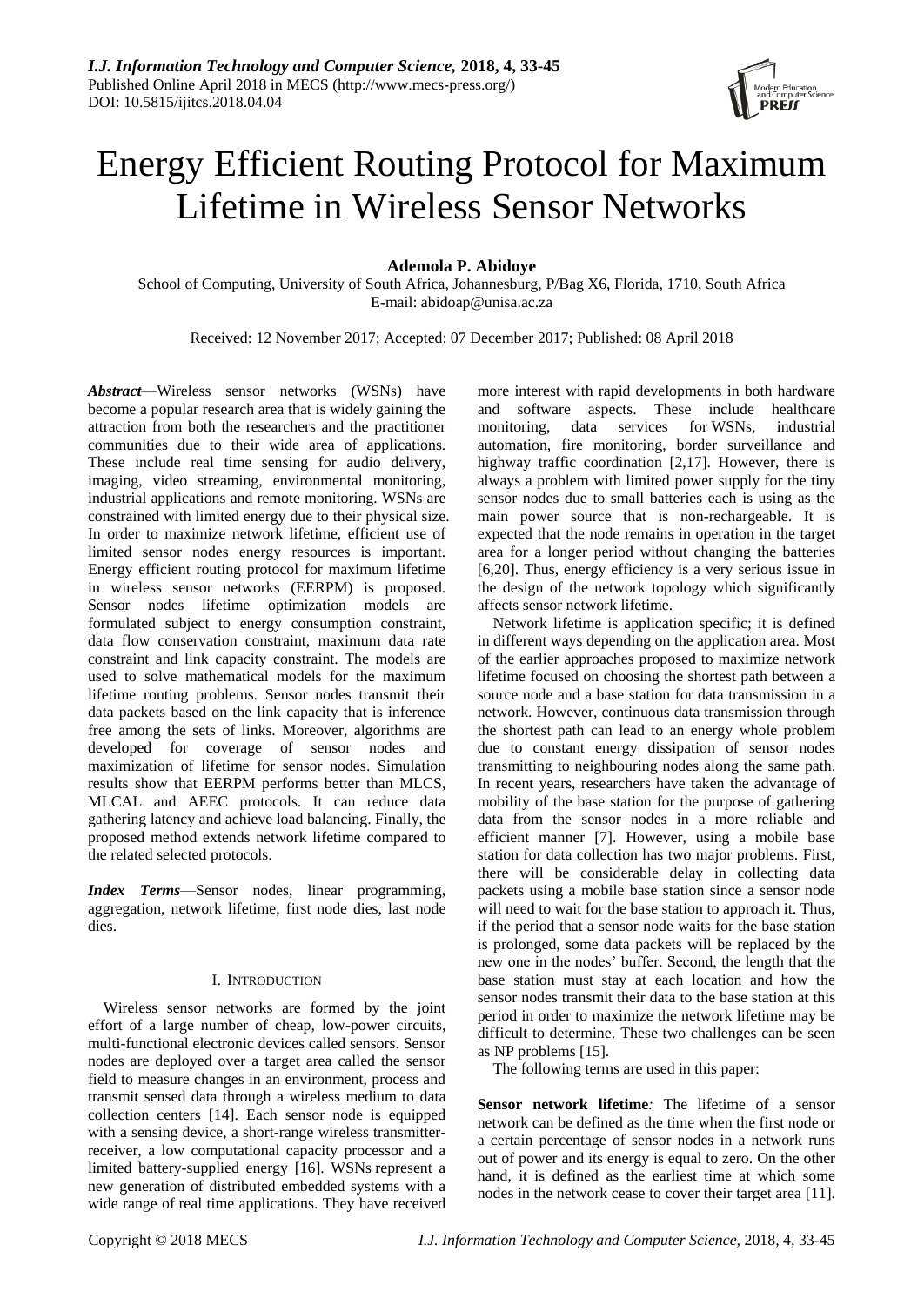Lastly, it is the time span which enables sensor nodes to transmit and deliver the maximum amount of data to the base station. However, a specific definition of sensor network lifetime is application dependent.

**Sensor node remaining lifetime***:* The remaining lifetime of each sensor can be defined as the remaining normalized energy of the sensor after a given period of time. It is the total energy of all nodes minus the energy dissipated by the nodes during a single round.

Sensor nodes' energy consumption during transmission  $(E_{Tx})$  and reception  $(E_{Rx})$  is considered in the formulation of energy model since radio circuitry is the major energy consumption of sensor nodes.

**Flow conservation***:* It is the sum of the data packets received from member nodes by a sensor node and the amount of data generated is equal to the amount of data packets transmitted to a neighbouring node. This paper proposes energy-efficient routing protocol for maximum lifetime in WSNs (EERPM). In this protocol, sensor nodes transmit a data packet to collection center through multi-hop with unequal transmission energy requirements. This work shows a maximum lifetime can be achieved by solving the routing problem in WSNs.

The contributions of this paper are as follows:

Linear programming models are formulated to maximize the network lifetime based on some constraints. The formulation is similar to work in [25,28], but different in the sense that some constraints such as the lower and upper bounds constraints and the residual energy constraint are included in the formulation. An algorithm is developed to partition the network into clusters and uniformly distributes cluster heads within the network unlike in the previous work in which the cluster head nodes may be on the same side of the network. The rest of this paper is organized as follows: Section II presents the related work. System model is described in section III. Localization of sensor nodes and coverage is presented in section IV. Section V describes data extraction and aggregation for the proposed scheme. Performance evaluation is presented in section VI and section VII concludes the paper.

# II. RELATED WORK

Routing problem in wireless sensor networks has received the attention of researchers in recent years. [12] proposed load balancing techniques for lifetime maximizing in WSNs (LBLMW). They presented the lifetime maximization problem in "many-to-one" and "mostly-off" WSNs. Data packets generated using this approach are sent to a single base station via multi-hop transmission. They formalize the network lifetime maximization problem and thereafter derive an optimal load balancing solution. It was concluded that combining load balancing with transmission power control performs better than the transitional routing schemes. However, the authors failed to consider the residual energy of the sensor nodes selected as the relay nodes. Selected relay

nodes may not have enough energy to retransmit the data packets they received and may lead to loss of data.

[26] proposed Position Responsive Routing Protocol (PRRP) approach to enhance energy efficiency of WSN. This approach allows fair distribution of cluster head selection, maximum possible distance minimization among sensor nodes and cluster heads to utilize less energy. Performance evaluation shows significant improvement of 45% in energy efficiency of WSN lifetime as a whole by increasing battery life of individual nodes. Furthermore, PRRP provides better solution to routing energy hole due to its fair distributed approach of gateway selection. However, this approach is only efficient for a small network.

Yildiz et al [24] proposed an approach to minimize sensor nodes energy consumption in order to prolong network lifetime. They proposed a novel Mixed Integer Programming (MIP) framework and developed a computationally efficient heuristic to overcome the very high computational requirements of the proposed MIP model. The results show that the optimal node level strategy can extend network lifetime more than 20% compared to a network-level optimal strategy.

Seddiki and Douli propose [18] presented an approach for optimizing the lifetime of sensors network. The approach is divided into three phases: tree's construction phase, determinate the critical tree phase, and the maximization of lifetime network phase. They optimize the lifetime of network by using an efficient algorithm for balancing weight between trees in WSNs. This work is based on real systems, however, it does not provide theoretical insight into maximization of lifetime.

Bandral and Jain [4] presented two different energy efficiency based protocols called TBEEP and CBEEP. TBEEP protocol divided sensor nodes into three parts based on the distance from a sensor node to a base station while CBEEP protocol selects sensor nodes to relay data packets to other relay nodes which are closer to the base station.

Barekatain et al [5] combine K-Means and improved genetic algorithms to reduce sensor nodes energy consumption by finding the optimal number of cluster head nodes in a network. All these approaches cannot address accurately the problem of maximizing network lifetime.

Adaptive energy efficient clustering (AEEC) was proposed by [27] to maximize network lifetime. The authors introduced restricted global reclustering, adaptive transmission range adjustment and intra-cluster node sleeping scheduling into their approach. Sensor network coverage and connectivity is guaranteed, thus the network lifetime is prolonged. However, the number of sensor nodes is not evenly distributed among the clusters in the network.

The approach of Yang and Liu [23] is based on linear programming; the protocol is called MLCAL for short. They used the least number of working nodes as the objective function to restrain decision variables by splitting the network area into clusters. The method eliminates the contradiction between extending network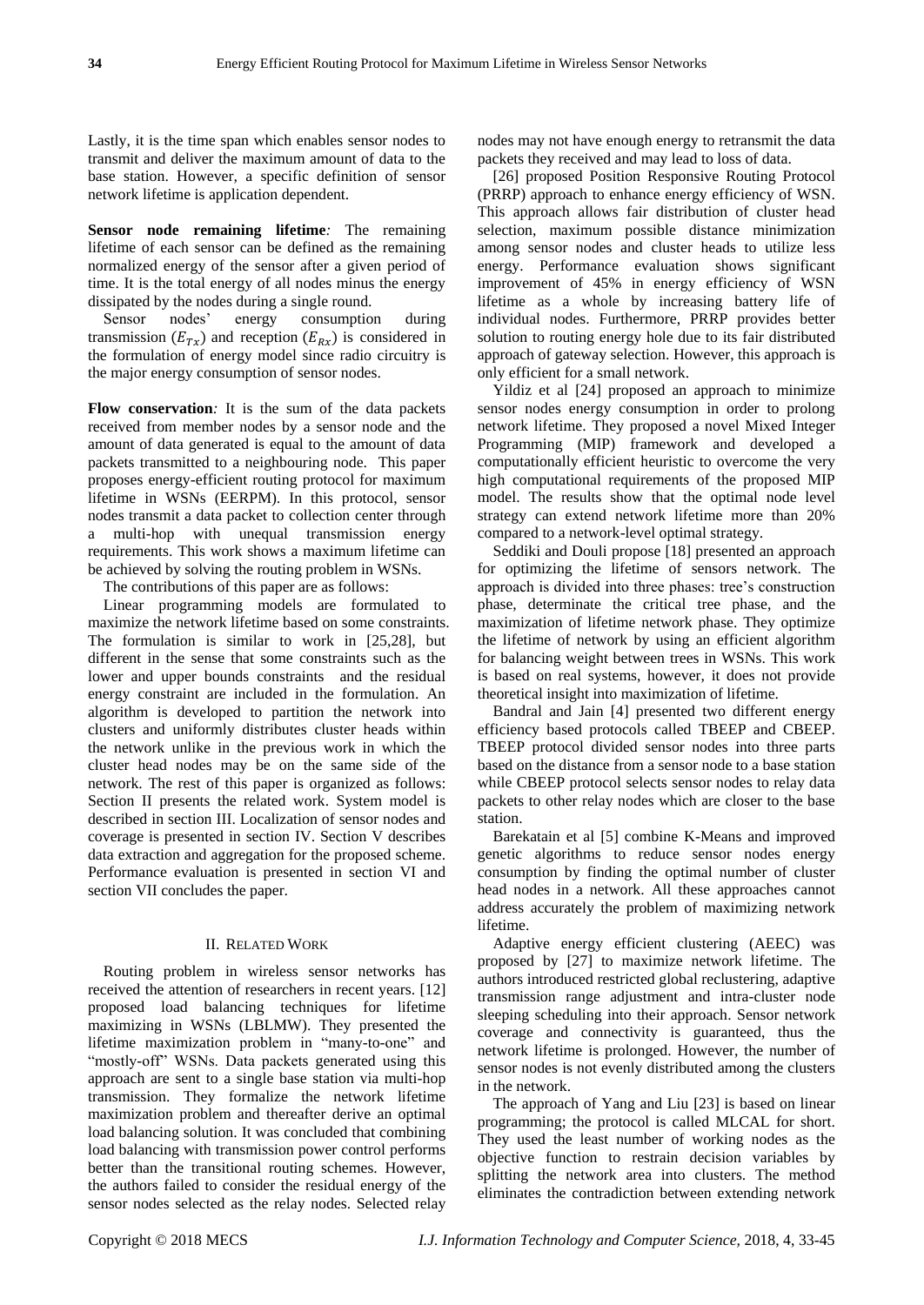coverage and reducing the number of working sensor nodes. Thus, the results can guarantee minimal sensor nodes in working condition and ensures the effective coverage of the sensor networks. Hence it extends the network lifetime.

Lu, Li and Pan [13] proposed maximum lifetime coverage scheduling (MLCS) methods to address scheduling problems for both data collection and target coverage in WSNs with the main aim of maximizing network lifetime. The authors developed a polynomialtime approximation method for sensor networks where the density of target points is bounded. In addition, a polynomial-time constant factor approximation algorithm is developed for the general case. They show that it is NP-hard to determine a maximum lifetime scheduling of data collection and target points for a WSN, even if all the sensor nodes are in the same Euclidean plane. The methods are compared with greedy algorithm. The results show that the proposed methods performed better than the related algorithm for maximizing network lifetime.

Ergen and Varaiya [9] presented on multi-hop routing for energy efficiency in WSNs. The authors investigated the lifetime achieved by two multi-hop routing schemes using a Linear Programming approach. The objective of one of the schemes is the maximization of lifetime while the other one is the minimization of communication energy consumption. It is concluded that increasing transmission range has a great impact on energy conservation in a WSN depending on the ratio of transmission energy to circuitry energy.

Kacimi et al [12] proposed load balancing techniques for lifetime maximizing in wireless sensor networks. The authors proposed some strategies that balance the energy consumption of sensor nodes and ensure maximum network lifetime by balancing the traffic load as equally as possible. They developed a model for the network lifetime maximization problem and thereafter provided an optimal load balancing and a heuristic to approximate the optimal solution. They compared the proposed techniques with similar protocols; the results perform better than the traditional routing schemes in terms of network lifetime maximization.

# *Assumptions for the proposed protocol*

The following were assumed for this work:

- Sensor nodes consume energy when sensing, receiving, aggregating and transmitting.
- There exists a contention free MAC protocol which provides channel access to all the sensor nodes.
- Sensor nodes use time division multiple access (TDMA) for data transmission.
- The base station is not constrained with limited power.
- Each sensor node can regulate its transmission power to communicate with other sensor nodes in the networks.

 Sensor nodes are deployed randomly over a target area.

| Table 1. Notations used in EERPM |  |  |  |
|----------------------------------|--|--|--|
|----------------------------------|--|--|--|

| Notation                  | Description                                                                   |
|---------------------------|-------------------------------------------------------------------------------|
| $\lambda_{ij}$            | The transmission rate at which data is generated<br>from node $i$ to node $j$ |
| $p_i$                     | The average power required by node $i$ to transmit<br>to node                 |
| $n_a$                     | Number of sensor nodes that can cover a critical<br>point a                   |
| $D_{ij}$                  | Number of sensor nodes deployed                                               |
| B                         | Cost function                                                                 |
| $\mathcal{C}_a$           | Number of nodes required to cover critical point $a$                          |
| $J_{ij}$                  | Sensor coverage of a by $C_a$                                                 |
| $\check{\mathsf{C}}_{ij}$ | The link quality between nodes $i$ and $j$                                    |
| $F^{max}$                 | Maximum energy of a sensor node                                               |
| $E_i^{initial}$           | The initial energy of a sensor node $i$                                       |
| t                         | Time taken to transmit data packets from node $i$ to<br>$node$ i              |
| $q_{ij}$                  | The data packets                                                              |
| $E_{DA}$                  | The aggregation energy                                                        |
| $E_i^c$                   | The current energy level of sensor node $i$                                   |
| $N_i$                     | Neighbouring nodes of node $i$                                                |
| $E_i^r$                   | The residual energy of sensor node $j$                                        |

#### III. SYSTEM MODEL

In this section, system model for the proposed scheme is discussed. Subsection *A*. presents network model and energy models is discussed in subsection *B*.

# *A. Network model*

The topology of a WSN is modeled by an undirected graph - the communication graph  $G = (S, L)$  where S denotes a finite nonempty set of all sensor nodes in a network and  $L$  denotes the set of links connecting the sensor nodes. Each link  $l \in L$  corresponding to an ordered pair of sensor nodes  $(i, j)$  such that node j is within the transmission range of node  $i$ . The sensing range and the radio transmission range of a sensor node are denoted by  $R_s$  and  $R_c$  respectively. Consider S with locations  $x_1, x_2, x_3, \ldots, x_V \in \mathbb{R}^r$  (where  $r = 2$  or  $r = 3$ ). Denote  $d_{ij} \in \mathbb{R}^n$  x  $\mathbb{R}^n$  as an Euclidean distance between two sensor nodes whose entries are the squared pairwise distances by setting

$$
d_{ij} = ||x_i - x_j||_2^2
$$
 (1)

Weight is assigned to every link in order to achieve load balancing among the sensor nodes. A higher weight assigned to a link joining two sensor nodes with less remaining energy will reduce the chances of the link to be selected as the transmission path during data forwarding. On the other hand, a lower weight assigned to a link joining two sensor nodes with high residual energy will increase the chances to be selected as a transmission link. The positive weight  $w_{ij} = \sqrt{d_{ij}}$  for all  $(i, j) \in L$  is expressed as follows: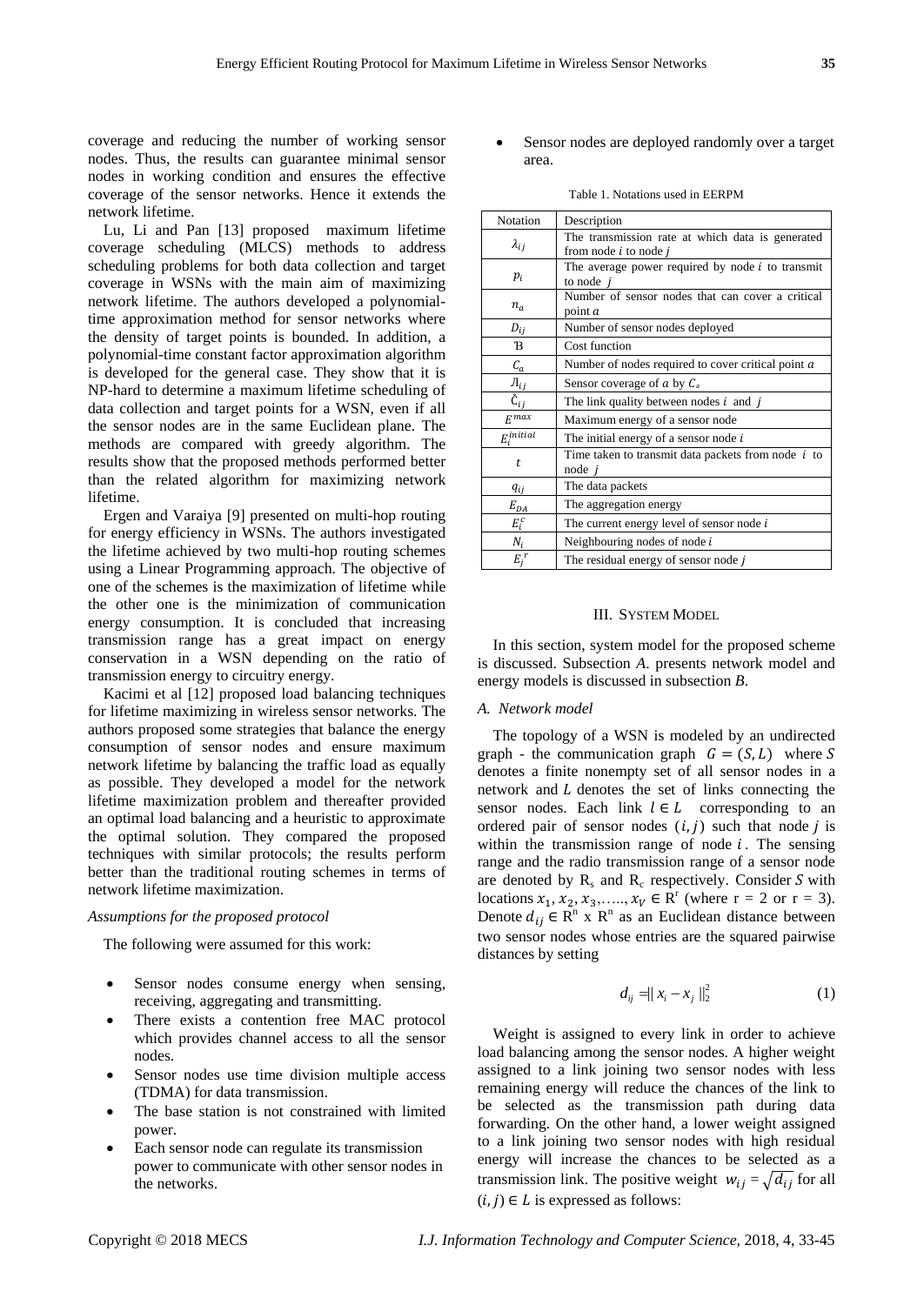$$
W_{ij} = \begin{cases} 1, & \text{if sensor node } i \text{ is the start node of link } l \\ 0, & \text{otherwise} \end{cases}
$$
 (2)

Each sensor node  $i \in S$  has an initial energy of  $E_i^i$ Joule and associated with the link quality  $\check{C}_{ii}$ . The objective function of data delivery task is that every data packet originating from source nodes needs to be reliably delivered to a destination node with the minimum energy cost. An individual sensor node is assumed to be connected, that is, each node  $i \in S$  has a route to a destination node. In order to balance energy dissipation among the sensor nodes, a formula is developed to calculate the link quality between sensor node  $i$  and  $j$  as follows:

$$
\check{C}_{ij} = \frac{E_{Tx}}{E_i^r} + \psi \frac{E_{Rx}}{E_j^r}
$$
\n(3)

where  $\check{C}_{ij}$  denotes the link quality between sensor nodes  $i$  and  $j$  by considering the energy dissipation to transmit  $(E_{T<sub>x</sub>})$  a data packet and energy dissipation to receive a data packet  $(E_{Rx})$ .  $E_i^r$  represents the remaining energy of a sensor node  $i$ . Ψ is a scaling factor, its value is determined based on path-loss exponent  $\alpha$  defined in equation (4). As the value of  $\alpha$  increases, Ψ also increases.

## *B. Energy Model*

This paper adopts the first order radio energy model as discussed by [10]. In this model, a sensor node dissipates its energy when sensing, receiving or transmitting data packets. The main energy consumption of a sensor node are i) energy dissipation to transmit a data packet to a neighbouring node denoted by  $E_{Tx}$ , ii) energy dissipation to receive a data packet is denoted by  $E_{Rx}$ , and iii) energy dissipation to process and aggregate the received data is denoted by  $E_{DA}$ .

$$
\begin{cases}\nE_{Tx}\left(q_{ij},d\right) = q_{ij}E_{elec} + q_{ij}d^{\alpha}\varepsilon_{amp} \\
E_{Rx}\left(q_{ij}\right) = q_{ij}E_{elec} \\
E_{DA}\left(q_{ij}\right) = q_{ij}E_{p}\n\end{cases}
$$
\n(4)

where  $q_{ij} - b$  it is the data packets transmitted from sensor node i to node j. The electronic energy  $E_{ele}$ depends on factors such as spreading of the signal, modulation and the digital coding.  $\mathcal{E}_{amp}$  is the power amplifier of the transmitter and  $d$  is the transmission distance.  $\alpha$  is the path loss exponent; its value is either 2 or 4 depending on the distance between the transmitter and the receiver and also on the acceptable bit-error rate. Recall from equation (4); the total energy dissipation for transmitting, aggregating and receiving  $q_{ij}$  - bit data packet is expressed as follows:

$$
E = E_{Tx}\left(q_{ij},d\right) + E_{DA}\left(q_{ij},d\right) + E_{Rx}\left(q_{ij}\right) \tag{5}
$$

$$
= q_{ij}\left[2E_{elec} + E_p + d^{\alpha}\varepsilon_{amp}\right]
$$

Expression (5) shows energy dissipation is directly proportional to the amount of data transmitted. Parameters for these expressions are presented in Table 2.

# IV. MATHEMATICAL MODELS FOR THE MAXIMUM LIFETIME ROUTING

This section presents mathematical optimization models, which simultaneously address the important issues in WSNs design. It covers localization of sensor nodes and maximizing the lifetime of sensor networks. An optimal solution of the sensor node coverage and data routing problem is obtained by solving this EERPM formulation. EERPM algorithm is developed for the maximum lifetime routing (see algorithm 3). The algorithm computes the least cost paths from each sensor node to the base station. The paths are then used to forward data packets to the base station. The algorithm periodically computes the link quality  $(\check{C}_{ij})$  to minimize data packets loss during transmission. Thus, if the link quality is determined only for once, then sensor nodes will transmit their data packets on the same path to the base station and the energy of sensor nodes on that path dissipates more quickly than other nodes on different paths.

# *A. Localization of Sensor Nodes and Coverage*

Localization is extensively used in wireless sensor

networks. It is the process of finding the position of individual sensor nodes [3]. Sensor readings are useless if sensor nodes do not have an idea of their geographical locations. One of the easiest methods used for determining location of sensor nodes is through global positioning system (GPS), but it is not cost efficient for a large sensor network. In the literature, many algorithms have been developed to determine location of sensor nodes in a network [19,21]. Several proposed solutions are application specific. Mathematical model for determining the location of sensor nodes is expressed as follows:

$$
\text{Maximize } \sum_{a \in K} n_a \tag{6}
$$

Subject to

$$
n_a \le \sum_{j \in S} \sum_{i:a \in K} D_{ij}, \forall a \in K \tag{7}
$$

$$
\sum_{j \in S} \sum_{i:a \in K} D_{ij} \ge C_a + 3, \forall a \in K
$$
 (8)

$$
\sum_{i \in W} \sum_{j \in S} \Phi_{ij} D_{ij} \leq \mathbf{B} \tag{9}
$$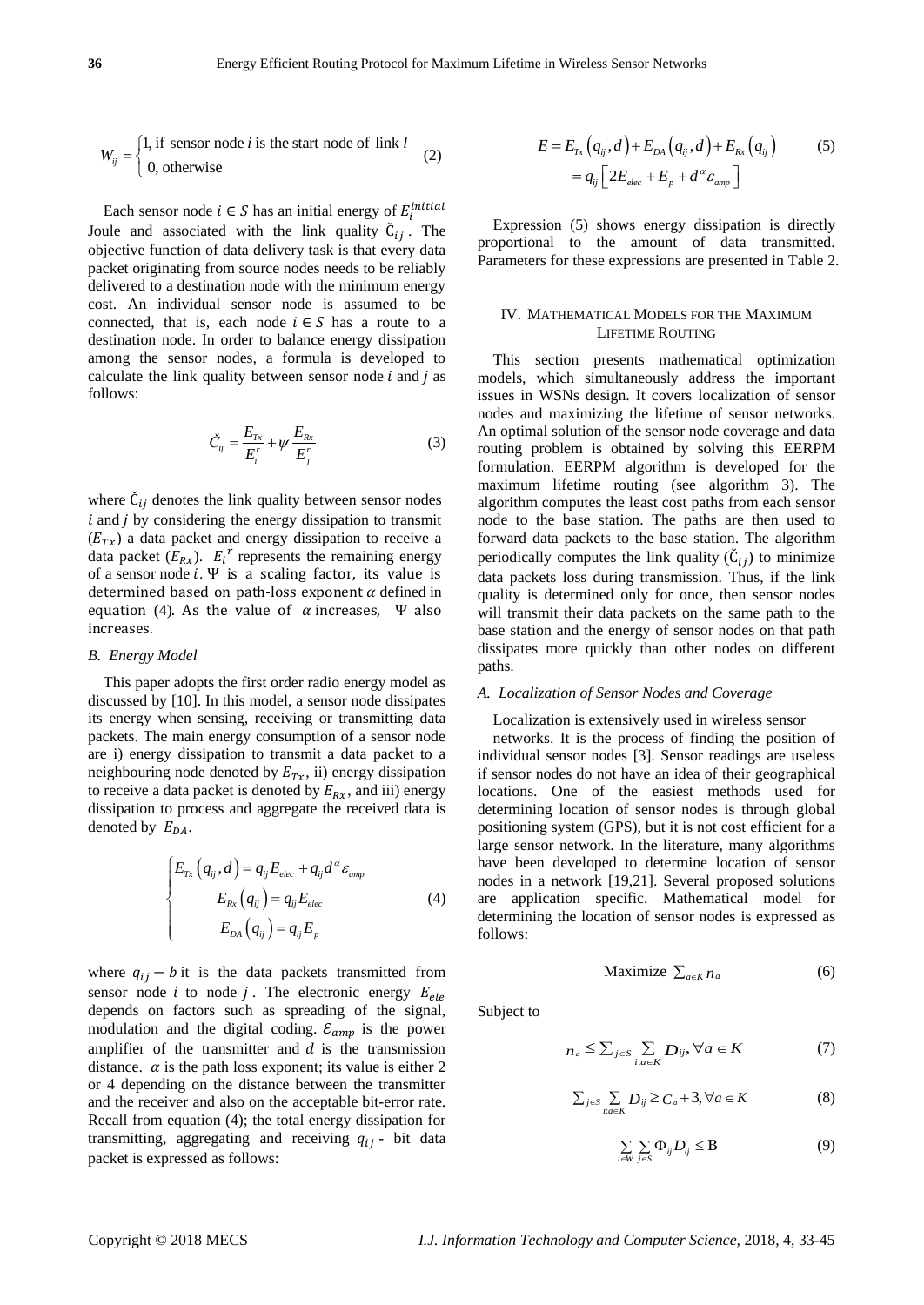$$
n_a \ge 0, \forall \, a \in K \tag{10}
$$

$$
D_{ij} \in \{0,1\}, i \in W, j \in S
$$
 (11)

 $\kappa_r \approx 0.76 \times 10.76 \times 10.76$ <br>
Do  $\kappa_r \approx 0.75$ <br>
One can be easily of a spin set of the set of the set of the set of the set of the set of the set of the set of the set of the set of the set of the set of the set of the s where  $n_a$  denotes the number of sensor nodes that can cover a critical point  $a$ , for all  $a$  contains in  $K$ . In order to allow further flexibility in the deployment of sensor nodes, the nodes are randomly distributed as much as possible. This is the inspiration for maximizing the total number of  $n_a$ 's in the objective function in equation (6). Thus, this has two implications: on one hand, the distance between two sensor nodes is reduced, and therefore sensor nodes dissipate less energy to transmit their data packets. In most cases, sensor nodes are closer to one another; there is high possibility to transmit redundant data. Thus, more energy will be consumed due to overhearing. Constraints (7) denote the number of sensor nodes that can cover critical point (sensing area)  $\alpha$  is less than or equal to the number of nodes deployed in the point. Expressions (8) ensure that there is adequate number of sensor nodes distributed to cover the whole sensing area  $a$ . This is equivalent to finding the minimum number of sensor nodes such that every position in the a contains a minimum of  $C_a + 3$  sensor nodes. Thus, at least  $C_a + 3$  nodes are needed and not  $C_a$ to cover the sensing area in order to provide more coverage. If only  $C_a$  sensor nodes are deployed to cover  $a$ , then they have to remain awake throughout the network lifetime so as to cover the sensing area. This would dissipate the battery power of these nodes very quickly and reduce network lifetime utilization. Mathematical analysis of this model shows that deploying more than  $C_a + 3$  sensor nodes to cover a will cause infeasibility. Since a cost function B is assigned for sensor nodes deployment. However, for a small network  $C_a + 1$  nodes could be used instead of  $C_a + 3$ . Constraints (9) denote the energy cost limit. Constraints (10) and (11) denote non-negativity and binary restrictions. Algorithm 1 presents the coverage of sensor nodes.

## *B. Maximizing the Lifetime of Sensor Networks*

Based on the above model, deploying optimal number of sensor nodes in a particular sensing area are able to be determined. Therefore, energy consumption of individual sensor nodes needs to be minimized, in order to prolong the lifetime of WSNs. In this section, the optimization problem is formulated with the objective of extending the network utilization as follows:

$$
\text{Maximise } \lim_{i \in V} L_i \tag{12}
$$

Subject to

$$
0 \le q_{ij} \le q_{ij}^{\max}, \forall i \in V, \forall j \in N_i \tag{13}
$$

$$
\sum_{j \in N_i} q_{ji} + \sum_{m \in N_i} q_{im} \le 1, \forall i \in V \tag{14}
$$

$$
\sum_{j \in N_i} q_{ji} + q_i = \sum_{m \in N_i} q_{im}, \forall j, m \in N_i
$$
 (15)

Equations (13) to (15) are data flow conservation constraints.  $q_{ij}^{max}$  denote the maximum information transmission rate from sensor node  $i$  to  $j$ . Constraints (15) show that the maximum transmission rate of a sensor node cannot be greater than the maximum capacity of the sensor node. The problem formulated above is not a linear programming because the objective function is a non-linear in its current state. The problem is converted into a linear programming as follows: Let  $\overline{q}_{ij}$  represent the amount of data sent from node  $i$  to  $j$  at time  $t$  seconds (i.e  $\overline{q}_{ij} = q_{ij} * t$ ).

$$
Maximise L_i \t\t(16)
$$

Subject to

$$
0 \leq \overline{q}_{ij} \leq \overline{q}_{ij}^{\max}, \forall i \in V, \forall j \in N_i
$$
 (17)

$$
\sum_{j\in N_i} \overline{q}_{ij} E_{Rx} + \sum_{m\in N_i} \overline{q}_{im} E_{Tx} \le E_i, \forall i \in V
$$
 (18)

$$
\sum_{j:i\in N_i} \overline{q}_{ji} + q_i t = \sum_{m\in N_i} \overline{q}_{im}, \forall i \in V \tag{19}
$$

$$
\sum_{j \in N_i} q_{ji} + \sum_{m \in N_i} q_{im} \le 1, \forall i \in V \tag{20}
$$

$$
E_i(t_i) - E_i(t_i - t_{i-1}) \sum_{j \in V} q_{ji} E_i \ge 0
$$
 (21)

Constraint (21) shows that if a sensor node has  $E_i(t_i)$ amount of energy at time  $t_i$ , then its residual energy at time  $t_{i-1}$ , such that  $t_i \geq t_{i-1}$  must be greater than or equal to zero. These bounds are imposed to ensure that only sensor nodes having sufficient energy resources are used for data packets transmission. These formulations coupled with Fig. 1, can show that routing a problem in WSNs can be called a data flow conservation problem. The figure shows the amount of incoming data transfer rates plus sensed data at node  $i$  equals to the sum of the data packets transmitted to a receiver node. The optimization expressions determine the optimal energy cost function that minimizes the energy consumption of sensor nodes including energy consumed for receiving and transmitting aggregated data. Three parameters are considered to determine the energy cost for transmitting data packets from node *i* to  $j : i$ ) initial energy of each sensor node ii) energy dissipation for transmitting the data packets iii) the remaining energy of sensor nodes on the constructed path. Thus, a sensor node that consumes less energy compared to the neighbouring nodes is a good candidate.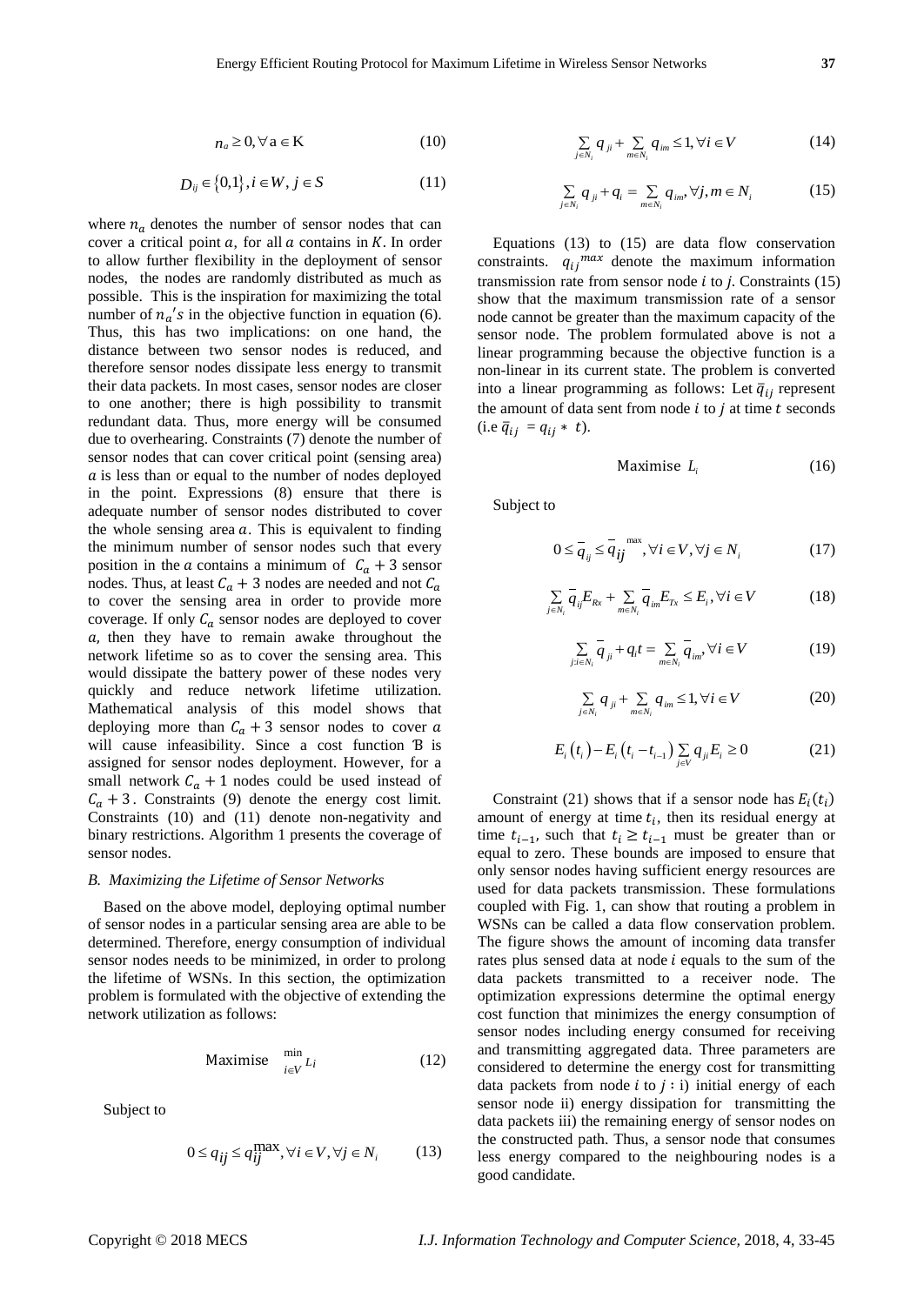| <b>Algorithm 1:</b> Coverage of sensor nodes |
|----------------------------------------------|
| 1: Input $n_a$                               |
| 2: $C_a \neq \emptyset$                      |
| 3: for each $a \in K$                        |
| 4: if $\pi_{ij} = C_a + 3$ then              |
| 5: $n_a = n_a \cup a$                        |
| $6:$ end if                                  |
| 7: Output $n_a$                              |



Fig.1. Flow conservation condition

| <b>Algorithm 2: EERPM algorithm</b>                                                 |
|-------------------------------------------------------------------------------------|
| <b>Start</b>                                                                        |
| 1: lifetime $(L_i) = 0$                                                             |
| 2: compute the link quality between sensor nodes $i$ and $j$<br>using eqn. $(3)$    |
| 3: if a sensor node $i$ has enough residual energy then                             |
| 4: compute least cost path for the current round using<br>equations $(1)$ and $(2)$ |
| $5$ end if                                                                          |
| 6: if a node <i>i</i> cannot get a path to the base station then                    |
| 7: return (Lifetime)                                                                |
| 8: stop                                                                             |
| $9:$ else                                                                           |
| 10: continue                                                                        |
| $11:$ end if                                                                        |
| 12: node <i>i</i> forward sensed data to the base station using<br>equation (3)     |
| 13: compute the energy dissipated for individual node i using<br>equation (5)       |
| 14: update residual energies of sensor nodes in their batteries                     |
| 15: lifetime = lifetime $+1$                                                        |
| 16: go to 2                                                                         |
| End                                                                                 |

# V. DATA EXTRACTION AND AGGREGATION

This section presents sensor nodes data extraction and aggregation. Subsection E presents a model for data gathering, solution to data collection problem is presented in subsection F and subsection G discusses design principle for data collection and aggregation.

# *A. Model for Data Gathering*

In real WSNs applications, sensor nodes generate large amounts of data from their sensing area and store them temporarily before they are transmitted to the data collection centers for further processing. How to efficiently extract and transmit relevant data for processing becomes a new challenge in sensor networks considering resource-constraint of sensor nodes. In order to eliminate similar data and minimize transmission of large volume of data within the network, it is necessary to perform in-network aggregation as the data are moving towards the data centers. A foreign coding model in [22] is adopted to perform data aggregation during routing. In this model, a sensor node  $i$  is able to aggregate the data packets transmitting from a neighbouring node  $j$  with its own data. The aggregation ratio between sensor nodes  $i$  and  $j$  is expressed by the correlation coefficient as follows:

$$
\Delta_{ij} = 1 - \frac{R(\eta_j, \eta_i)}{\eta_j} \tag{22}
$$

where  $R(\eta_i)$  represents the encoded data packets rate  $\eta_i$ at sensor node *j* and  $R(\eta_i|\eta_i)$  represents the encoded data rate of the same data packets  $\eta_i$  at node *i*. The correlation coefficient  $\Delta_{ij}$  decreases exponentially with the distance between the sensor nodes. Based on this model, a sensor node  $i$  performs two main functions on the data received from a source node  $A$ . First, it compresses the data packets using its own local information. Secondly, it transmits the aggregated data to the next higher neighbouring node j. Let  $T_i$  and  $T_i$ represent the aggregated data packets traffic at sensor nodes  $i$  and  $j$  respectively. The aggregated data packets traffic  $T_i$  consist of two parts: data traffic received from the neighbouring nodes and data generated at node  $i$ . Given a set of sensor nodes  $S$  and  $Z$  denotes the base station where all the data packets are to be received.  $T_i$  is expressed as follows:

$$
T_i = \sum_{j \in N_i} \left[ T_j + \pi \left( 1 - \eta_j \right) \right] \check{C}_{ij} \tag{23}
$$

Equation (23) shows that there exists a link from  $A$  to each sensor node in the network except the  $Z$  (base station) and from  $Z$  to  $A$ . Thus, the new network graph is  $G = (S', L')$  where  $S' = S \cup \{A\}$  and  $L' = L \cup \{A, i\}$  $\{Z, A\}$  for all  $i \in V$ . The main aim of these expressions is to ensure data packets transmitted from a source node through a node  $j \in N_i$  are reliably received at the base station. It is assumed that every sensor node generates a data packet per round to be sent to the base station. A round is defined as an equal period of time allocated to the sensor nodes for data transmission and reception. Therefore, the problem of gathering maximum possible data from the resource-constrained sensor nodes can be formulated into a linear programming as follows:

$$
Maximize \t f_{A,Z} \t(24)
$$

Subject to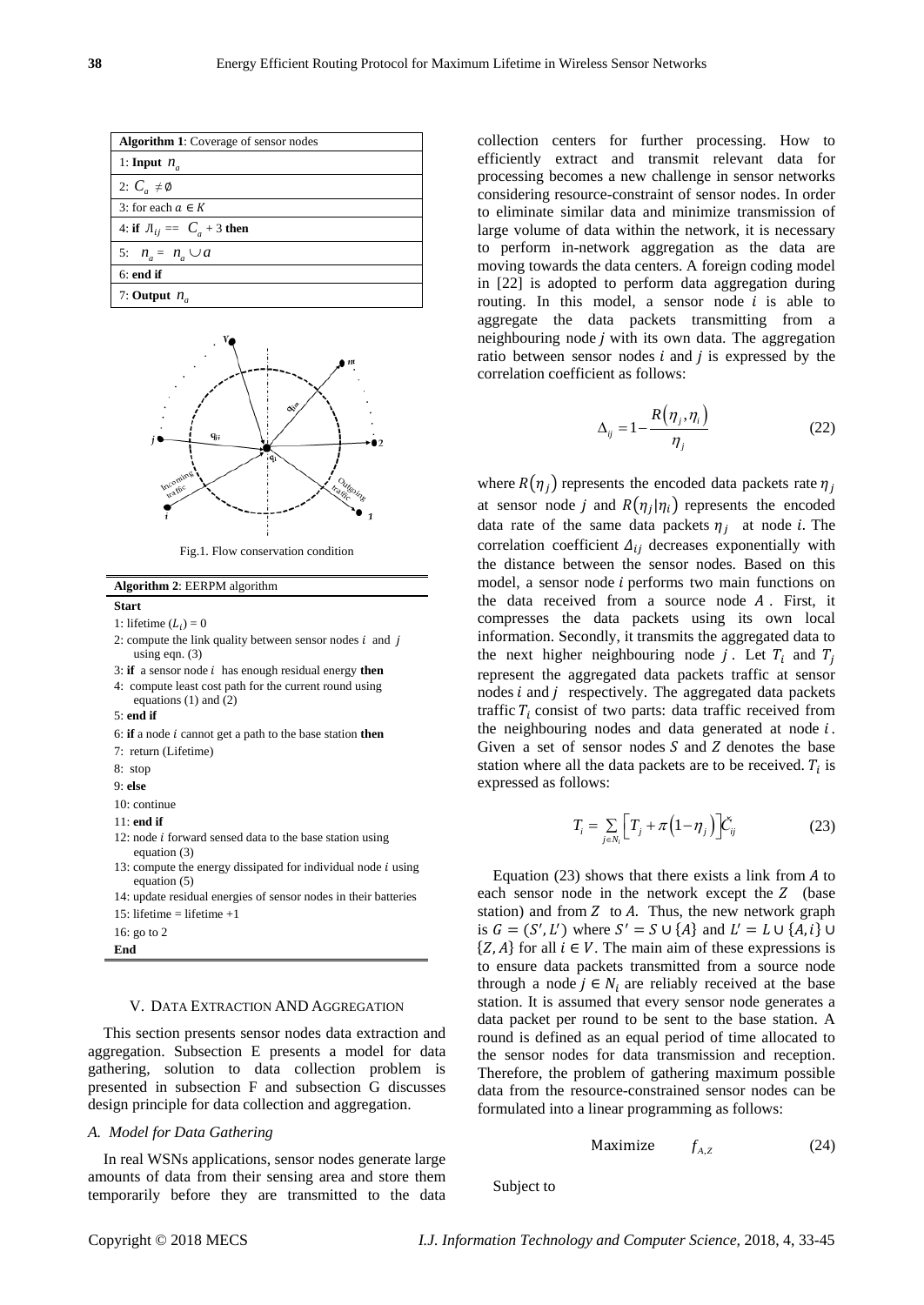$$
q_{Ai} \le q_i^{\max}, i \neq A, Z \tag{25}
$$

$$
\sum_{j\in V} q_{ji} = \sum_{j\in V} q_{ij} \tag{26}
$$

$$
\sum_{j=1}^{V} q_{ji} E_{Rxi} + \sum_{j=1}^{Z} q_{ij} E_{Txij} \le E_i^{initial}, \forall A, Z
$$
 (27)

$$
q_{ij} \ge 0, \forall (i, j) \in L \tag{28}
$$

where equation (25) states that the amount of data sent by source node  $A$  to any sensor node is less than or equal to the amount of data  $q_i^{max}$  transmitted from node i. Expression (26) is the normal flow conservation constraint already defined above. Equation (27) shows that the total energy consumed by a sensor node in receiving and sending data is less than or equal to the initial energy of the sensor node. A good model developed for data packets gathering must respect these constraints at each sensor node.

#### *B. Solution to Data Collection Problem*

The above data gathering problem is translated into a linear programming. If the link capacity between the super node  $A$  and sensor nodes can be measured, then sensor nodes readings can be determined in time t. If  $f_{ii}$ represents data flow along the link *i* to *j* for all  $(i, j) \in V$ .  $f_{A,i}$  denotes the data flow from super node A to node i and  $f_{i,z}$  denotes the data flow between node i and Z through the link.  $\vec{l}_i = \{l_i\}$  be the set of the incoming links of node *j*, such that  $j \in V$  and  $\overline{l_m} = \{l_m\}$  be the set of the outgoing links of node m, such that  $m \in V$ . These statements can be translated into a linear programming as follows:

$$
\text{Maximize} \quad \sum_{i \in I} f_{A,i} \tag{29}
$$

Subject to

$$
\sum_{i \in \bar{A}} f_{A,i} - \sum_{j \in \bar{j}} f_{j,Z} = 0
$$
 (30)

$$
\sum_{j \in \hat{j}} f_{ji} - \sum_{i \in \hat{i}} f_{ij} = 0, \forall i \pm A, Z \tag{31}
$$

$$
\frac{f_{ij}}{\check{C}_{ij}} + \sum_{i'j' \in I(i)} \frac{f_{ij'}}{\check{C}_{ij}} \le 1, \forall ij \in V
$$
\n(32)

$$
f_{ij} \le \check{C}_{ij}, \forall ij \in V \tag{33}
$$

Equations (30) and (31) are data flow conservation constraints. Constraint (32) ensures that only a link that is interference free among other links can transmit data. Constraint (33) ensures that data flow along a link cannot be greater than the link capacity in a given round. Based on this model, a sensor node will transmit through an energy efficient path from source node to the base station so as to minimize sensor nodes' energy consumption. The link capacity of each link is the energy required to support a successful data transmission using the link.

# *C. Design Principle for Data Collection and Aggregation*

q,  $z_0 = \frac{1}{4\pi} + \frac{1}{4\pi} \times 2$  (35) on the model and some context in terms of the model and the model and the model of the model of the model of the model of the model of the model of the model of the model of the mod One of the ways to minimize energy consumption in WSNs is to enable individual sensor nodes to transmit through a short distance. This can be achieved by dividing the network into different groups. An approach proposed in [1] is adopted to partition the network into finite clusters  $K$ . A cluster can contain one or more cluster heads and member nodes depending on the network size. In the given network, sensor nodes are given different roles to play. A member node plays a role as a forwarder node, while a CH plays a role as a data collector and a forwarder node. Initially, a desired number of cluster heads ( $CH_K$ ) is randomly selected, since most of the sensor nodes have sufficient energy at the initial stage. A sensor node joins a CH based on the received signal strength (RSS) from each cluster head, energy consumption and bandwidth to form a cluster. Thereafter, the CH creates a time using time division multiple access (TDMA) to assign the time each member node within the cluster forwards data to it. Let  $b_{ik}$  be a Boolean variable. Assigning a sensor node to its corresponding CH is expressed as follows:

$$
b_{ik} = \begin{cases} 1 \text{ if a node } i \text{ is assigned to } \text{CH}_{k} \\ \forall i k \text{ such that } 1 \le i \le V, 1 \le k \le K \\ 0 \quad \text{otherwise} \end{cases}
$$
 (34)

If  $L_k$  denotes the minimum lifetime of the CH, (that is,  $L_k = min\{L_k \forall k \text{ such that } 1 \le k \le K\}$  and  $d_{avg}$  be the average distance between the CH and their member nodes. The average distance is expressed as follows:

$$
d_{avg} = \frac{1}{V} \left( \sum_{i=1}^{V} \sum_{k=1}^{K} d_{ik} \right) b_{ik}
$$
 (35)

The clustering problem can be translated into linear programing as follows:

$$
\text{Maximize} \quad \frac{L_k}{d_{avg}} \tag{36}
$$

Subject to

$$
\sum_{k=1}^{K} b_{ik} = 1, \forall 1 \le i \le V \tag{37}
$$

$$
\sum_{k=1}^{K} d_{ik} b_{ik} \le T^{\max}, \forall 1 \le i \le V \tag{38}
$$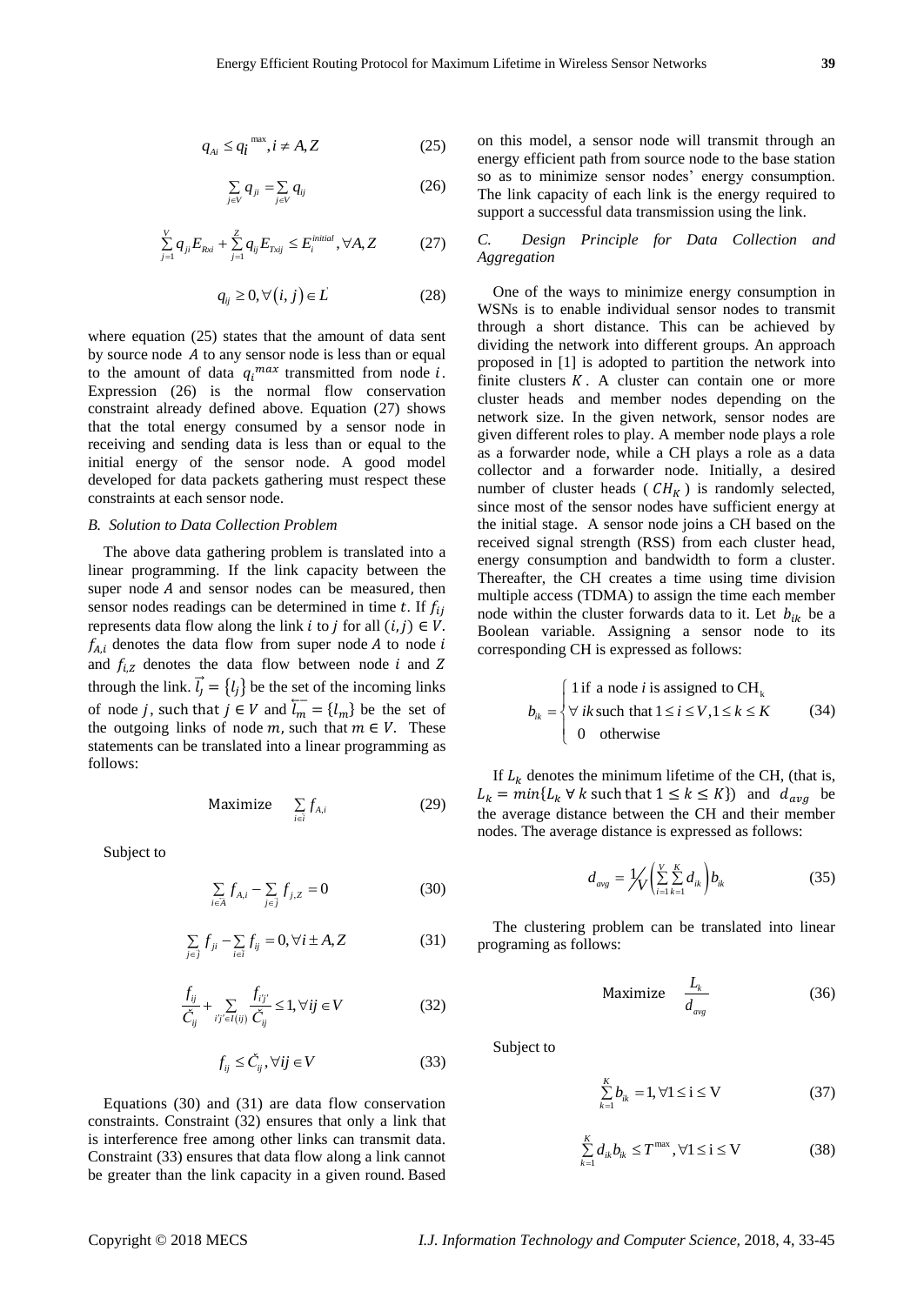| <b>Algorithm 3:</b> Data transmission                                |  |  |
|----------------------------------------------------------------------|--|--|
| Begin                                                                |  |  |
| <b>1for</b> each frame $f$ in round R do                             |  |  |
| 2: if $(i. role = collector and forwarder)$                          |  |  |
| <i>i. forwarder</i> $\leftarrow$ high RSS( <i>i.cluster</i> );<br>3: |  |  |
| $i.timeslot = TRUE;$<br>4:                                           |  |  |
| else<br>5:                                                           |  |  |
| 6:<br><i>i.SleepMode =</i> TRUE;                                     |  |  |
| 7:<br>end if                                                         |  |  |
| $8:$ end for                                                         |  |  |
| <b>if</b> $(i. role = forwarder)$ ;<br>9:                            |  |  |
| 10:<br>if ( <i>i. forwarder = i</i> );                               |  |  |
| 11:<br>transmit to the corresponding cluster head;                   |  |  |
| 12.<br>else                                                          |  |  |
| 13: collect all the data from member nodes;                          |  |  |
| 14:<br>aggregate and forward to the data centre;                     |  |  |
| 15:<br>Next k:                                                       |  |  |
| end if<br>16:                                                        |  |  |
| End                                                                  |  |  |

Fig.2. Pseudo-code for data

Table 2. Parameters used in the simulations transmission

| Parameter                   | Value                       |
|-----------------------------|-----------------------------|
| Number of nodes (V)         | 100, 200, 300, 400, 500     |
| Network area                | $200 \times 200$ $m2$       |
| $\varepsilon_{fs}$          | 7nI/hit/m <sup>2</sup>      |
| Packet size                 | 4000 bits                   |
| $\mathcal{E}_{ele}$         | 50nJ/bit                    |
| $\epsilon_{amp}$            | 0.0013pJ/bit/m <sup>4</sup> |
| Energy for data aggregation |                             |
| $(E_{DA})$                  | 5nJ/bit                     |
| Energy dissipation for      |                             |
| processing                  | 50nJ/bit                    |
| Sensor node transmission    |                             |
| range                       | 120m                        |
| Threshold distance $(d_0)$  | 75m                         |
| Cluster radius              | 55m                         |
| Transmit power              | 0.395 W                     |
| Receiving power             | 0.360W                      |

## VI. PERFORMANCE EVALUATION

We evaluate the performance of the proposed algorithms and models formulated with different experimental scenarios. The proposed scheme was evaluated with AEEC, MLCAL and MLCS protocols discussed in section 2. Sensor nodes in the range 100 to 500 are randomly distributed over 200 m x 200 m sensor field. The simulation runs for 65 random topologies for each network to ensure consistency of the results. The average values obtained are used for the plotting of the graphs. The linear programming (LP) models are solved using the ILOG CPLEX 12.6 studio optimization [8]. Simulation time runs for 1000 seconds for each experiment; the packet size is 4000 bits and data rate is four packets per second. Parameters and their corresponding values used in the simulation are presented in table 2. The following metrics are used to check the performance of the models formulated and compare with selected protocols.

*Energy consumption:* It is the energy dissipated by the sensor nodes during transmission and reception computed through simulation time.

*Network lifetime:* The network lifetime can be defined as the time until a certain percentage of nodes run out of battery.

*Packet delivery ratio:* It measures the percentage of data packets that are successfully transmitted from source nodes to the destination node.

The greater the percentage of data packets delivered, the better the performance of the protocol. The initial energy of each sensor node is varied from 1.0J to 2.0J. Each sensor node dissipates some energy from its battery whenever it receives or sends a data packet. An energy loss model with  $d_{ii}^2 \leq d_0$  is used for short distances communication between the sensor nodes, while  $d_{ii}^2 > d_0$  is for long distances,  $d_0$  is set distance threshold. A sensor node radio circuitry dissipates  $E_{elec} = 50nJ/bit$  to run the receiver or transfer circuitry and  $\mathcal{E}_{amp} = 100pJ/bitm2$  for the transmitter amplifier. We performed different sets of experiments to examine the impact of different parameters used.

## *A. Network Lifetime*

Our main interest in these experiments is to determine the average lifetime of the sensor networks in each protocol. The results obtained for different network sizes with random distribution of sensor nodes for two base station locations are shown in Fig.3 and Fig. 4 respectively. The symbol "I" placed on top of each bar represents the standard deviation (SD). It gives the average variance between energy levels on all sensor nodes.

First, the base station is placed at the center of the network to determine the average network lifetime. The average network lifetime achieved by EERPM for a network size of 100 sensor nodes is 3.4% higher than MLCS, 10.7% higher than MLCAL and 19.5% higher than AEEC as shown in Fig. 3. Moreover, the network size increases to 500, using the same network setting, EERPM is 5.3% higher than MLCS, 23.7 % higher than MLCAL and 29.3% higher than AEEC protocols.

In another scenario, the base station is located outside the network area at the coordinate (200, 385) m for different network sizes as shown in Fig. 4. The average network lifetime achieved by EERPM is 9.3% higher than MLCS, 17.4% higher than MLCAL and 31.1% higher than AEEC for a network size of 100 sensor nodes. Similarly, the network size increases to 500, EERPM is 11.6% higher than MLCS, 18.2% higher than MLCAL and 25.0% higher than AEEC protocols. EERPM performs better in the two base station locations than MLCS, MLCAL and AEEC as shown in the figures. The reason is that sensor nodes are able to communicate with their cluster heads through short distances due to uniform distribution of cluster heads within the network. In addition, energy dissipation by each sensor node during transmission is proportional to the  $q_i$  bits sensed data and sensor nodes that are not transmitting or receiving any data and go into sleep state.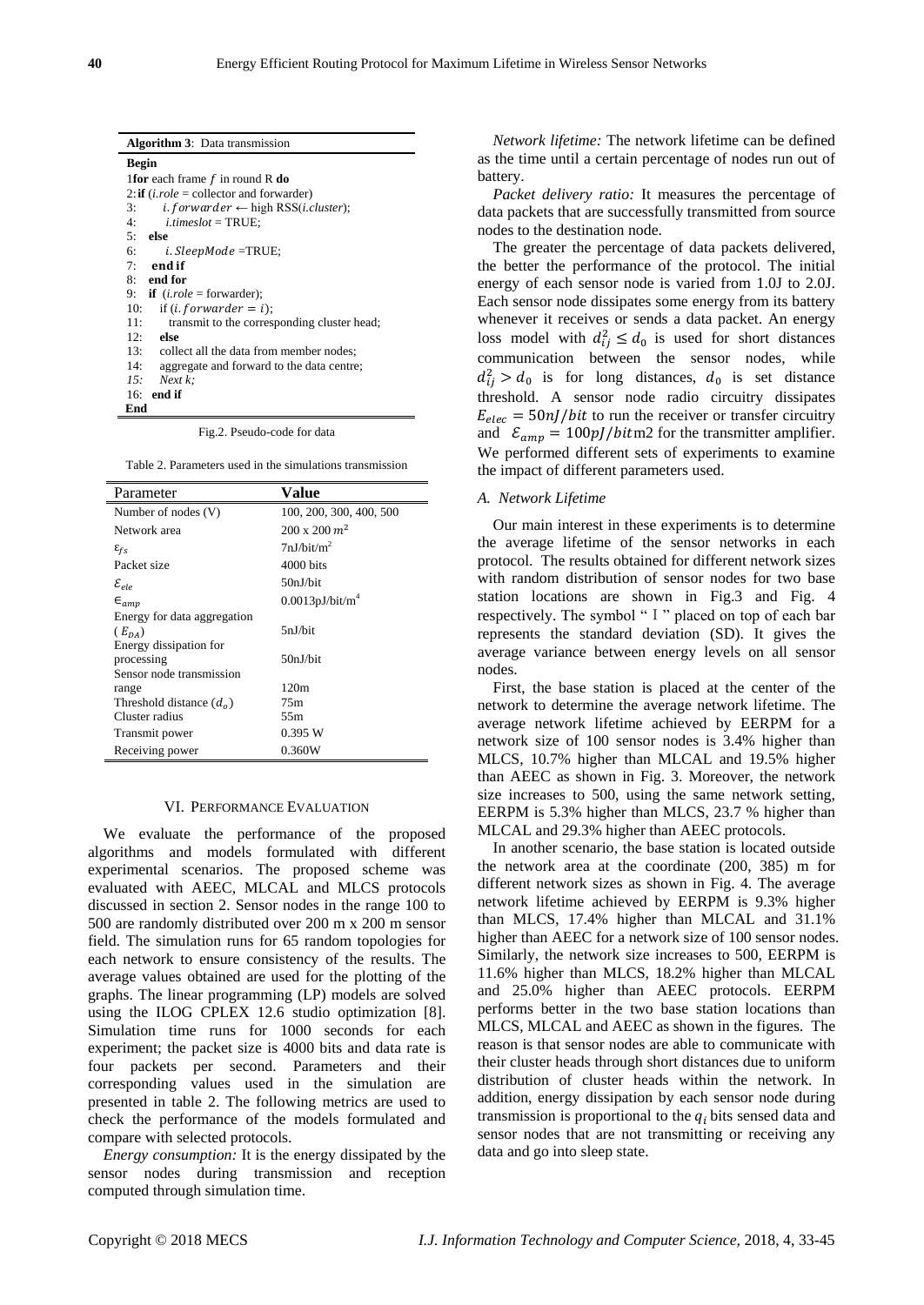

Fig.3. Average network lifetime. Base station located at the center of the network



Fig.4. Average network lifetime. Base station located outside the network area

Moreover, the initial energy was varied from 1.0J to 2.0J to determine the network lifetime of the proposed method with other protocols. Simulation results for the two base station locations are presented in table 3 and table 4 respectively. In the tables, first node dies (FND) and last node dies (LND) mean the times at which the first and the last sensor nodes used up their energy and died. Half of the nodes alive (HNA) means the time at which half of the sensor nodes remain alive. The protocols dissipate their energy slowly with the number of runs. Network lifetime in each of the schemes increases as the sensor nodes' energy increases. Thus, when the base station is placed at the center of the network, sensor nodes have longer lifetime before the FND compared to when it was placed outside the network area. In both base station locations, EERPM performs better compared to selected protocols. This is due to inclusion of some constraints such as the lower and upper bounds constraints and the residual energy constraint into the linear programming formulations.

| Energy $(J)$ | Protocol     | <b>FND</b> | <b>HNA</b> | <b>LND</b> |
|--------------|--------------|------------|------------|------------|
| 1.0          | <b>EERPM</b> | 616        | 784        | 913        |
|              | MLCS         | 607        | 735        | 882        |
|              | MLCAL.       | 584        | 689        | 874        |
|              | <b>AEEC</b>  | 513        | 621        | 838        |
| 1.5          | <b>EERPM</b> | 805        | 945        | 1104       |
|              | MLCS         | 781        | 918        | 1089       |
|              | MLCAL        | 734        | 818        | 996        |
|              | <b>AEEC</b>  | 645        | 781        | 922        |
| 2.0          | <b>EERPM</b> | 821        | 985        | 1182       |
|              | MLCS         | 778        | 911        | 1160       |
|              | MLCAL        | 624        | 886        | 1128       |
|              | <b>AEEC</b>  | 582        | 795        | 1012       |

Table 3. Sensor Networks Lifetime. Base Station is at the Centre of the Network Field

Table 4. Sensor networks lifetime. Base station is outside the network field

| Energy (J) | Protocol     | <b>FND</b> | <b>HNA</b> | <b>LND</b> |
|------------|--------------|------------|------------|------------|
| 1.0        | <b>EERPM</b> | 281        | 431        | 654        |
|            | MLCS         | 224        | 398        | 612        |
|            | MLCAL        | 193        | 310        | 563        |
|            | <b>AEEC</b>  | 187        | 287        | 518        |
| 1.5        | <b>EERPM</b> | 431        | 675        | 852        |
|            | MLCS         | 402        | 624        | 839        |
|            | MLCAL        | 364        | 591        | 765        |
|            | <b>AEEC</b>  | 315        | 506        | 712        |
| 2.0        | <b>EERPM</b> | 637        | 819        | 908        |
|            | MLCS         | 604        | 772        | 862        |
|            | MLCAL        | 537        | 687        | 817        |
|            | <b>AEEC</b>  | 472        | 612        | 689        |

*B. Data Packets Transmission Reliability*

Data packets transmission reliability of the four protocols is investigated using a network size of 200 sensor nodes randomly distributed over the network area. Fig. 5 shows the average data packets transmission reliability taken by the sensor readings for the four schemes. EERPM presents the highest data packets reliability compared to MLCS, MLCAL and AEEC. The reason is that the proposed protocol is able to uniformly distribute the cluster heads within the network. Each sensor node belongs to a cluster with minimum energy cost. In addition, it is able to select a node that processes less data as a relay node which reduces queuing delay.



Fig.5. Data packets transmission reliability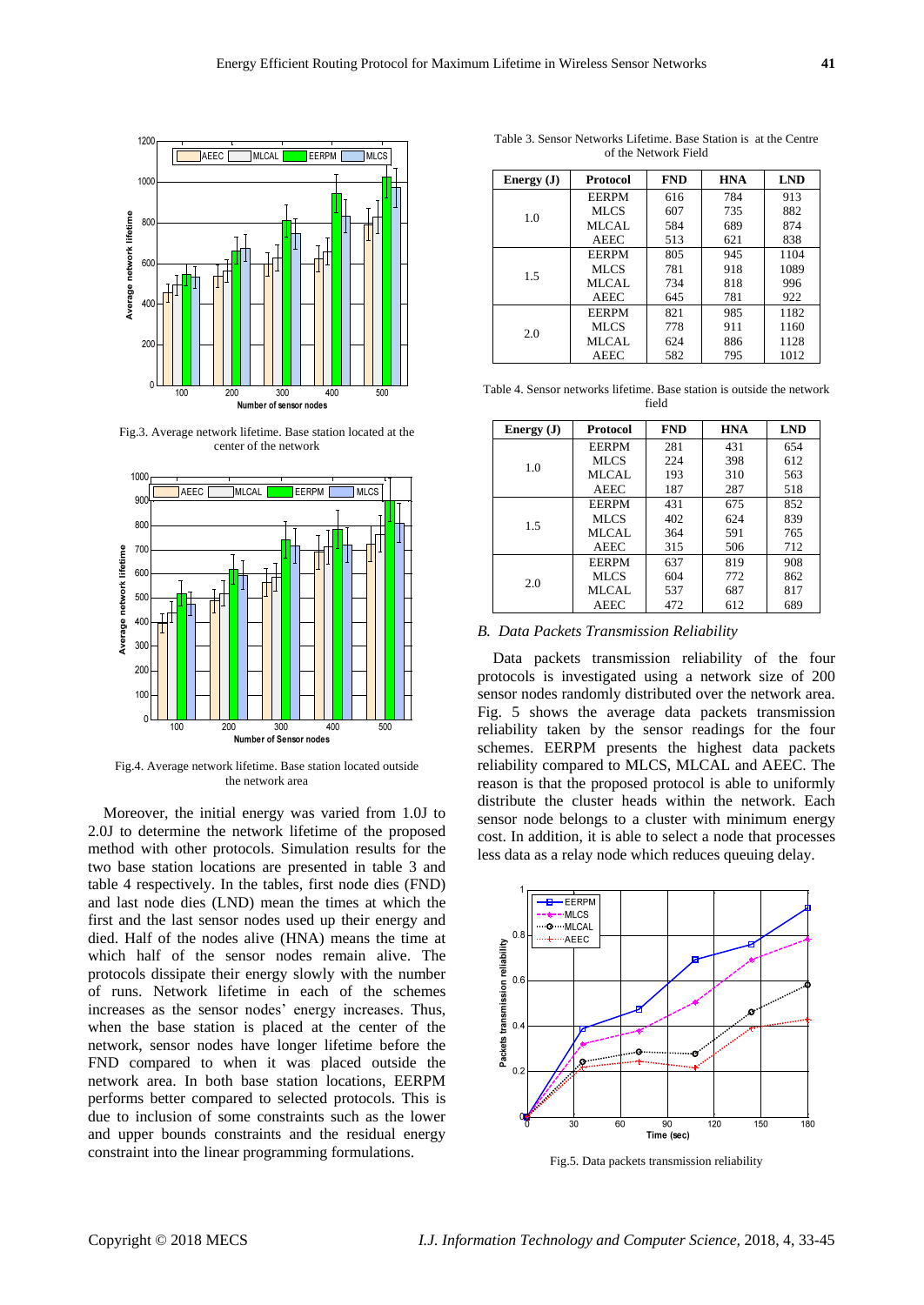# *C. Effect of Energy Cost*

α and β are parameters used to determine the proportion of energy cost and communication cost factor respectively such that the sum of  $\alpha$  and  $\beta$  is equal to 1. The values of  $\alpha$  is varied to determine when the 1st node dies, 20% nodes die and 50% nodes die. It is observed that when the value of α is more than 0.8, it shows the moment when the first node dies. About 20% sensor nodes die when the value of α equals to 0.8 as shown in Fig. 6. In addition, 50% of sensor nodes are dead when  $\alpha$ is in the range 0.72 to 0.76. The reason for this is that most nodes have almost exhausted their energy at these points and the remaining nodes transmit through long distance.



Fig.6. Effect of  $\alpha$  value on network lifetime

Fig. 2 shows that networks total energy consumption vary with the number of sensor nodes in all the four protocols. More energy is dissipated as the size of the network increases using the same network area. The energy consumption of EERPM is less than MLCS, MLCAL and AEEC as shown in the figure. The reason is that some constraints are included into the proposed model; it only ensures a link that is interference free among the set of links can transmit data at time  $t$ . Secondly, a constraint is imposed to ensure that data flow along a link cannot be greater than the link capacity during the scheduled time  $t$ .



Fig.7. Total energy consumption



The threshold value of reliable nodes (high

supportability) is assumed to be in the range  $0 \le \alpha_2 \le$ 1. The value of  $\alpha_2$  is varied from 0.8 to 1.0. The average value of the reliable sensor nodes is shown in Fig. 8. The number of the reliable sensor nodes decreases as the energy of the sensor nodes decreases. Moreover, as the network size increases, the average number of redundant sensor nodes likewise increases.



Fig. 8. Average number of reliable sensor nodes

# *E. Data Gathering Hop Selection*

The effect of number of hops in a network through simulation was performed. The number of hops between the sensor nodes and the base station varied from one to three. When the number of hops increases, data gathering latency reduced as shown in Fig. 9. The reason is that when the data gathering hop is one, cluster heads only collect data from the neighbouring nodes and transmit the aggregated data to the base station. The communication distance reduces, hence it minimizes sensor nodes' energy consumption. However, in order to have maximum network coverage, cluster heads need to collect data from member nodes that are closer to them. This reduces communication distance and data gathering latency. Thus, when the hops between the cluster heads and the base station increase, their data gathering range likewise increases. Hence, cluster heads near the base station will not only send their own data, but also transmit data received from other cluster heads. Therefore, an increase in the number of hops in a network reduces the data gathering latency as depicted in the figure.



Fig.9. Data gathering latency varying number of hops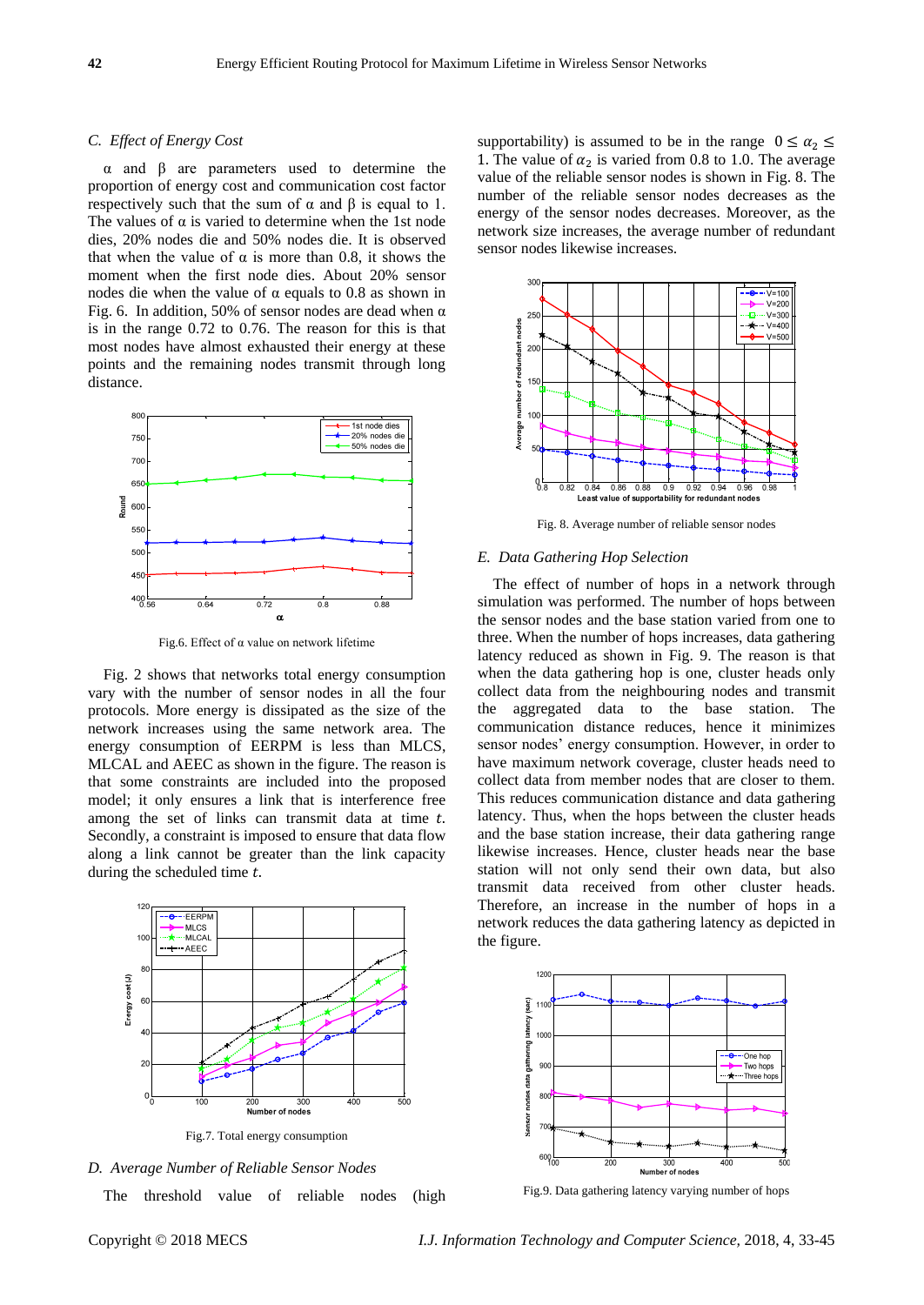# *F. Number of Data Received at the Base Station*

Fig.10 and Fig. 11 show the number of data packets received at the base stations. First, the base station is placed at the center of the network and thereafter placed outside the network field. The number of data packets received at the base stations is higher than the three schemes. This is due to some constraints such as maximum link capacity and residual energy of receiving node included into the linear programming formulations.



Fig.10. Total data packets received at the base station located at coordinate (100,100) over time



Fig.11. Total data packets received at the base station located at coordinate (200,385) over time

In Fig.12 and Fig.13, an efficient utilisation of power enables the sensor network of the proposed scheme to remain alive for a longer period compared to other protocols. Similarly, as soon as the sensor nodes begin to dissipate all their energy, the whole network ceases to function.



Fig.12. Number of nodes against rounds when FND



Fig.13. Number of nodes against rounds when LND

# *G. Throughput*

Throughput is another metric used to measure the performance of the proposed protocol. It is the total number of data delivered over the total simulation time. The higher the value of the throughput means the better the performance of the algorithm. Fig. 14 shows the throughput of the four protocols obtained from the simulation results varying the number of sensor nodes. Thus, as the number of the sensor nodes increases, the throughput for each protocol likewise increases. The results show that EERPM has a higher throughput compared to MLCS, MLCAL and AEEC. The reason is that EERPM considered the minimum separation distance between the cluster heads and the residual energy of the relay nodes during communication.



Fig.14. Number of nodes against throughput

## VII. CONCLUSION

This paper presents a routing problem and formulates models for maximizing network lifetime in WSNs. Three parameters were considered in determining the energy cost for transmitting data packets between the sensor nodes: 1) the initial energy of each sensor node 2) the energy consumed for a unit data transmission flow over the communication link between two sensor nodes 3) the remaining energy of sensor nodes on the constructed path. Moreover, during data collection, interference free constraint is included into the model to ensure that only

Copyright © 2018 MECS *I.J. Information Technology and Computer Science,* 2018, 4, 33-45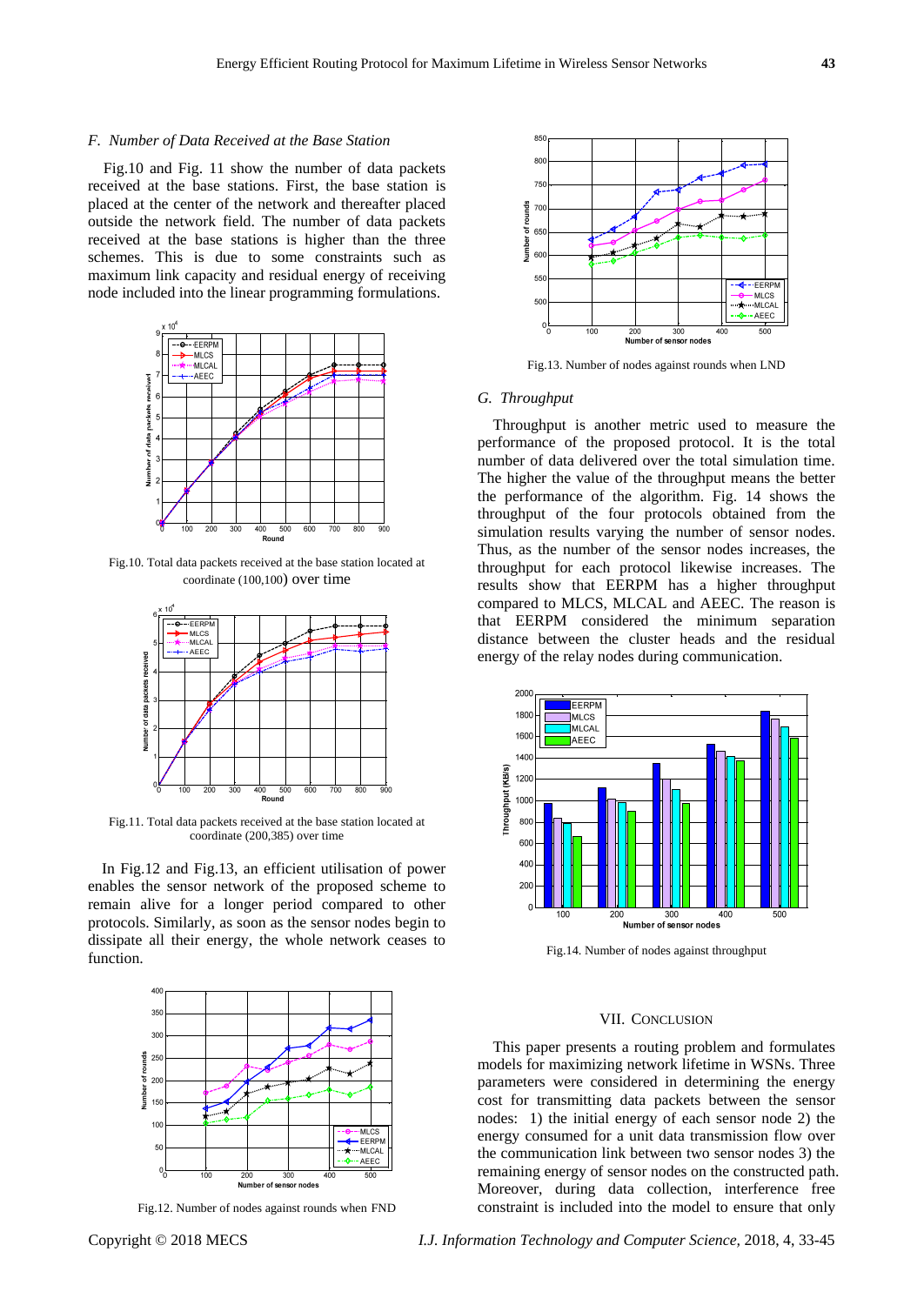link that is free from interference can transmit data at a given time. An algorithm for optimal cluster formation and data gathering were presented. Simulation results show that the proposed scheme performed better and was able to extend network lifetime compared to selected protocols. In future, we intend to conduct research on Internet of Things and lightweight cloud computing platforms through efficient traffic engineering.

# **REFERENCES**

- [1] A. P. Abidoye, "Energy optimization for wireless sensor networks using hierarchical routing techniques " PhD, Computer Science, University of the Western Cape, South Africa, 2015.
- [2] I. F. Akyildiz and M. C. Vuran, *Wireless Sensor Networks*, first edition ed. New York: John Wiley & Sons, 2010.
- [3] N. A. Alrajeh, M. Bashir, and B. Shams, "Localization techniques in wireless sensor networks", *International Journal of Distributed Sensor Networks,* 9, pp. 304628, 2013.
- [4] M. S. Bandral and S. Jain, "Energy efficient protocol for wireless sensor network," In Proceedings of *Recent Advances and Innovations in Engineering (ICRAIE)*, Jaipur, India, 2014, pp. 1-6.
- [5] B. Barekatain, S. Dehghani, and M. Pourzaferani, "An Energy-Aware Routing Protocol for Wireless Sensor Networks Based on New Combination of Genetic Algorithm & k-means", *Procedia Computer Science,* 72, pp. 552-560, 2015.
- [6] I. Bhattcharya, P. Sarkar, and P. Basu, "RBNS Encoded Energy Efficient Routing Protocol for Wireless Sensor Network", *International Journal of Information Technology and Computer Science (IJITCS),* 6, pp. 65-71, 2014.
- [7] Y. Chen, Z. Wang, T. Ren, Y. Liu, and H. Lv, "Maximizing Lifetime of Wireless Sensor Networks with Mobile Sink Nodes", *Mathematical Problems in Engineering*, pp. 1-13, 2014.
- [8] I. I. CPLEX. (2013). *ILOG CPLEX Optimization Studio version 12.6*. Available: http://www-01.ibm.com/support/docview.wss?uid=swg21503602
- [9] S. Ergen and P. Varaiya, "On multi-hop routing for energy efficiency", *IEEE Commun. Lett .9*, pp. 880–881, 2005.
- [10] Heinzelman, A. Chandrakasan, and H. Balakrishnan, "An application - specific protocol architecture for wireless microsensor networks", *IEEE Transactions on Wireless Communications,* 1, pp. 660-670, 2002.
- [11] S. K. A. Imon, A. Khan, M. Di Francesco, and S. K. Das, "Energy-efficient randomized switching for maximizing lifetime in tree-based wireless sensor networks", *IEEE/ACM Transactions on Networking,* 23, pp. 1401- 1415, 2015.
- [12] R. Kacimi, R. Dhaou, and A.-L. Beylot, "Load balancing techniques for lifetime maximizing in wireless sensor networks", *Ad hoc networks,* 11, pp. 2172-2186, 2013.
- [13] Z. Lu, W. W. Li, and M. Pan, "Maximum lifetime scheduling for target coverage and data collection in wireless sensor networks", *IEEE Transactions on Vehicular Technology,* 64, pp. 714-727, 2015.
- [14] J. K. Murthy, S. Kumar, and A. Srinivas, "Energy efficient scheduling in cross layer optimized clustered wireless sensor networks", *Int'l Journal of Computer Science and Communication,* 3, pp. 149-153, 2012.
- [15] N. A. Pantazis, S. A. Nikolidakis, and D. D. Vergados, "Energy-efficient routing protocols in wireless sensor networks: A survey", *Communications Surveys & Tutorials, IEEE,* 15, pp. 551-591, 2013.
- [16] S. Rani, R. Talwar, J. Malhotra, S. H. Ahmed, M. Sarkar, and H. Song, "A novel scheme for an energy efficient Internet of Things based on wireless sensor networks", *Sensors,* 15, pp. 28603-28626, 2015.
- [17] S. Saxena, S. Mishra, and M. Singh, "Clustering based on node density in heterogeneous under-water sensor network", *International Journal of Information Technology and Computer Science (IJITCS),* 5, pp. 49-55, 2013.
- [18] N. Seddiki and A. Douli, "Maximization the lifetime of wireless sensor networks," In Proceedings of *on Information & Communication Technology and Accessibility (ICTA)*, Marrakech, Morocco, 2015, pp. 1-3.
- [19] S. Singh, R. Shakya, and Y. Singh, "Localization techniques in wireless sensor networks", *International Journal of Computer Science and Information Technologies,* 6, pp. 844-850, 2015.
- [20] S. Singh and A. K. Sharma, "Distributed Algorithms for Maximizing Lifetime of WSNs with Heterogeneity and Adjustable Sensing Range for Different Deployment Strategies", *International Journal of Information Technology and Computer Science (IJITCS),* 5, pp. 101- 108, 2013.
- [21] A. K. VARGA, "LOCALIZATION TECHNIQUES IN WIRELESS SENSOR NETWORKS", *University of Miskolc, Hungary Department of Automation and Communication Technology,* 6, pp. 95-103, 2013.
- [22] P. Von Rickenbach and R. Wattenhofer, "Gathering correlated data in sensor networks," In Proceedings of *2004 Joint Workshop on Foundations of Mobile Computing*, 2004, pp. 60-66.
- [23] M. Yang and A. J. Liu, "Maximum lifetime coverage algorithm based on linear programming", *J. Inform. Hiding Multimedia Signal Process,* 5, pp. 296-301, 2014.
- [24] H. U. Yildiz, K. Bicakci, B. Tavli, H. Gultekin, and D. Incebacak, "Maximizing Wireless Sensor Network lifetime by communication/computation energy optimization of non-repudiation security service: Node level versus network level strategies", *Ad Hoc Networks,*  37, pp. 301-323, 2016.
- [25] Y. Yun and Y. Xia, "Maximizing the lifetime of wireless sensor networks with mobile sink in delay-tolerant applications", *Mobile Computing, IEEE Transactions on,*  9, pp. 1308-1318, 2010.
- [26] N. Zaman, T. J. Low, and T. Alghamdi, "Energy efficient routing protocol for wireless sensor network," In Proceedings of *16th Int'l Conf. on Advanced Communication Technology*, Pyeongchang, 2014, pp. 808-814.
- [27] L. Zhang, Q. Zhu, and J. Wang, "Adaptive Clustering for Maximizing Network Lifetime and Maintaining Coverage", *Journal of Networks,* 8, pp. 616-622, 2013.
- [28] M. Zhao and Y. Yang, "Optimization-based distributed algorithms for mobile data gathering in wireless sensor networks", *Mobile Computing, IEEE Transactions on,* 11, pp. 1464-1477, 2012.